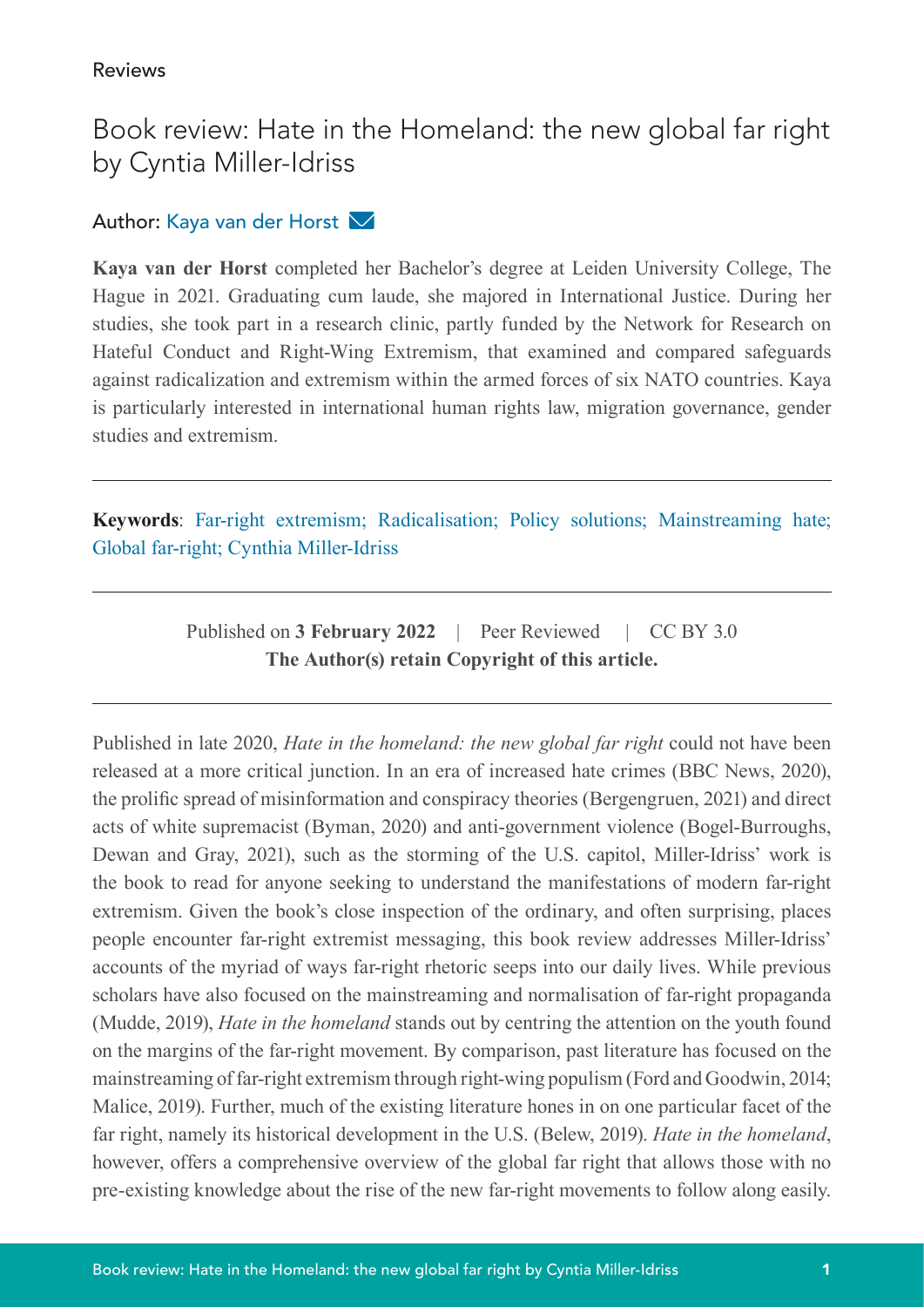The book should, therefore, be regarded as a primer, since readers more knowledgeable on the subject may find it less informative. Nevertheless, both Miller-Idriss' critical analysis and excellent synthesis of her extensive research offer all readers novel insights into the scope of the global far-right's landscape.

From the beginning, Miller-Idriss is quick to emphasise that the far right is not a monolithic but rather fluid assemblage of groups, representing a spectrum of ideas and approaches (p. 18). For Miller-Idriss, the far right encompasses four main elements: anti-government and antidemocratic practices and ideals, exclusionary and dehumanising ideology, existential demographic threats and, finally, acceleration, destabilisation and apocalyptic fantasies (pp. 4–15). This expansive conceptualisation of the far right proves advantageous in its ability to capture overlaps between groups, such as conspiracy theorists, white supremacists and doomsday preppers, while simultaneously underscoring the challenges of terminology. Here, "doomsday preppers" can be understood as "survivalists" who prepare for a catastrophic future in which governmental and civic structures collapse. Such a failure may result from economic collapse, foreign invasion or civil war, particularly occurring along racial lines. Accordingly, preppers often take pragmatic measures required for survival from the perceived impending disaster. For the reader, this definition of the far right clearly demonstrates Miller-Idriss' recognition of the nuanced, multi-faceted nature of the global far right. Readers can also appreciate Miller-Idriss' critique of the misleading nature of terms such as 'white nationalism' (p. 17), which she argues conceals the 'global interconnectedness of the far right', and her identification of problems that global developments within the far right pose for national law enforcement approaches and classifications of extremism (p. 17).

While today's far right has captured the attention of a bewildered public longing for answers behind the how and why of recent spurs of violence, *Hate in the homeland* is unique in its specific focus on *where* and *when* radicalisation takes place. In other words, Miller-Idriss uses cultural places, like college campuses, social media and clothing brands, and symbolic places such as 'national homelands', to depict how extremism is concentrated and found in our day-to-day lives. Her thorough examination of how the far right has come to permeate mainstream channels illustrates how these 'new gateways' (p. 3) to far-right extremist radicalisation increase our exposure to extremist messaging. Readers may be surprised to learn, for example, that the mixed martial arts scene is an ideal incubator for far-right ideas; the combination of a physical location with an 'entertainment culture that valorizes violence and hypermasculinity' (p. 101) allows for experimentation and intensified ideological messaging. Similarly, both food and clothing are readily weaponised as forms of 'edible extremism' (p. 70) and 'wearable hate' (p. 78) by today's far right. Right-wing vegan cooking shows, for example, convey broader messages about identity and lifestyle (pp. 70–78), while nationalist streetwear ('certified white boy clothing') and 'right brand' clothing embody hate, signal membership and advance a shared ideology among far-right insiders (pp. 78–87). This mainstream aesthetic, Miller-Idriss argues, is characteristic of the permeable membrane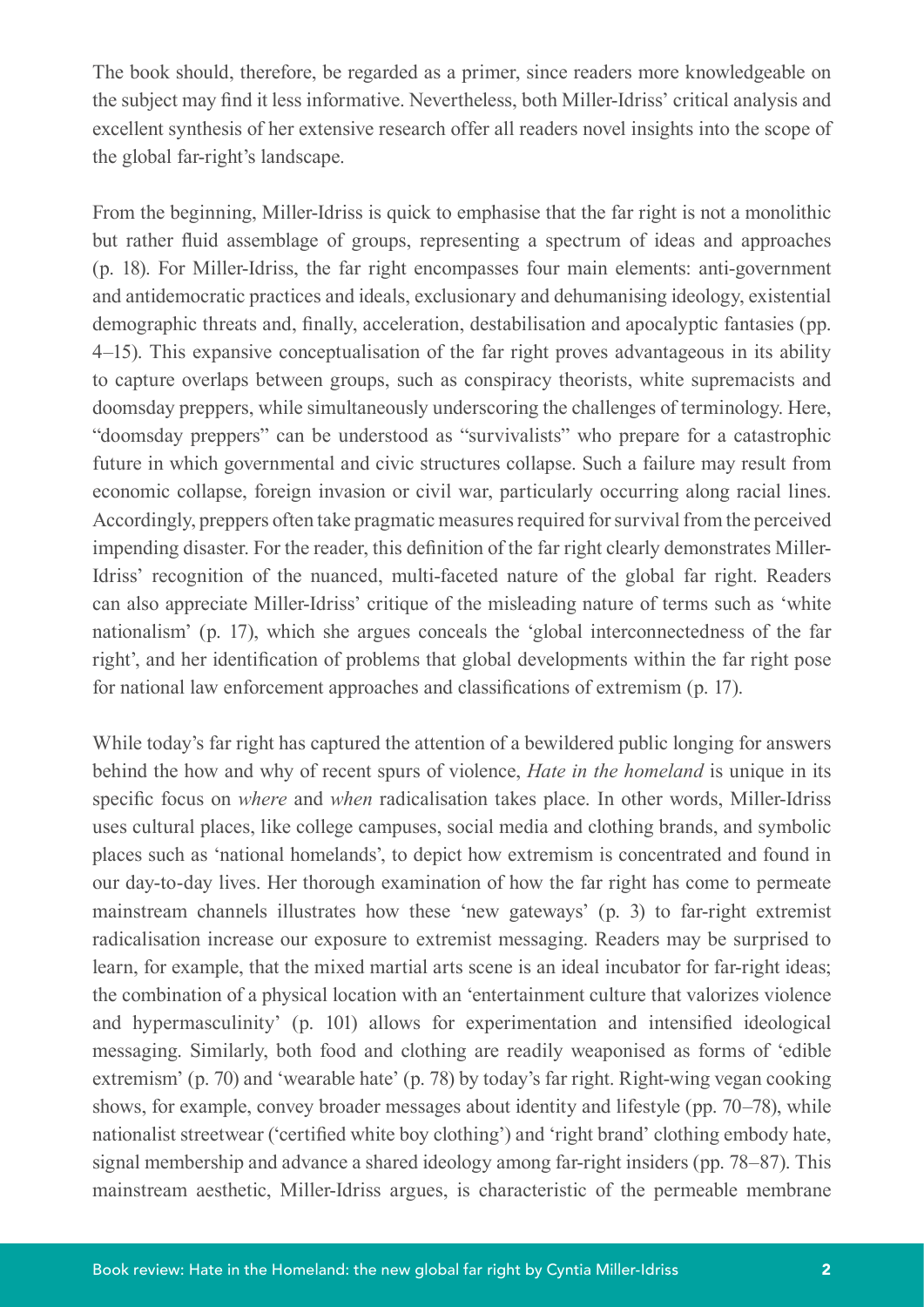of today's far right; the packaging of extremist messaging into consumable, watchable, doable and wearable forms effectively blurs the lines between "outsiders" and "insiders", while simultaneously reducing entry barriers that may have originally inhibited youth from entering the far-right scene.

Thus, Miller-Idriss' exploration into the emergent global far right is exceptionally enticing in its focus on the 'youth on the periphery of extremism' (p. 26). This novel approach to analysing individual experiences with extremism presents readers with a new lens of understanding the myriad of ways in which extremism is diffused within our daily lives, illustrating how easy it is to slip in and out of the porous site of the new global far right. In this respect, Miller-Idriss takes an empathetic approach to people drawn in by extremist aesthetics, activities, rhetoric and ideology. By demonstrating how extremism and radicalisation are no longer confined to a sub-cultural fringe, but rather deeply interwoven in today's mainstream, *Hate in the homeland* is distinctive in its call for mainstream-targeted approaches for the prevention of extremist radicalisation.

A particularly noteworthy feature of the book is Miller-Idriss' explicit demonstration of the interconnectedness of today's far-right extremist culture. Each chapter is peppered with specific examples, primarily from the U.S. and Europe, that support the respective arguments. For example, Miller-Idriss shows how dystopian fantasy theories, a characteristic of the far right, have different manifestations on a global, American and European level. The great replacement theory is shared on a global scale, while the fear of a 'white genocide' is characteristic of the U.S. and the fear of an upcoming 'Eurabia' remains specific to Europe (p. 9). At the same time, Miller-Idriss underscores how, through a communal sense of white victimhood, all three theories arouse a collective mission among the global far right: the defence of the "homeland". Likewise, in Chapter 2, which is focused on the mainstreaming of extremism, Miller-Idriss points out the anti-elite discourse that has gained strongholds in Europe, Brazil, India and the U.S. (p. 49). This, Miller-Idriss writes, acts as an ideal 'channel for the far right to frame anti-globalization and anti-migration sentiments as logically pronation and anti-elite at the same time' (p. 51). Here, as she does throughout the book, Miller-Idriss shows how the far right employs, and sometimes co-opts strategies or symbols used by the left. This case in point is exemplary of Miller-Idriss' recurring emphasis on the importance of context.

Nowhere, however, are the implications of a globalised far right made clearer than in the direct linkages among the 2011 attack in Norway, the 2019 Christchurch violence in New Zealand and the 2019 El Paso shooting. The Christchurch shooter was inspired by the attacks in Oslo, while the El Paso gunman was directly inspired by Christchurch (p. 157). This cascade of far-right extremist violence spanning three continents underpins the lethal domino effect that can ensue from the sharing of far-right manifestos. Here, Miller-Idriss pays particular attention to the role of online spaces in the global online economy of hate.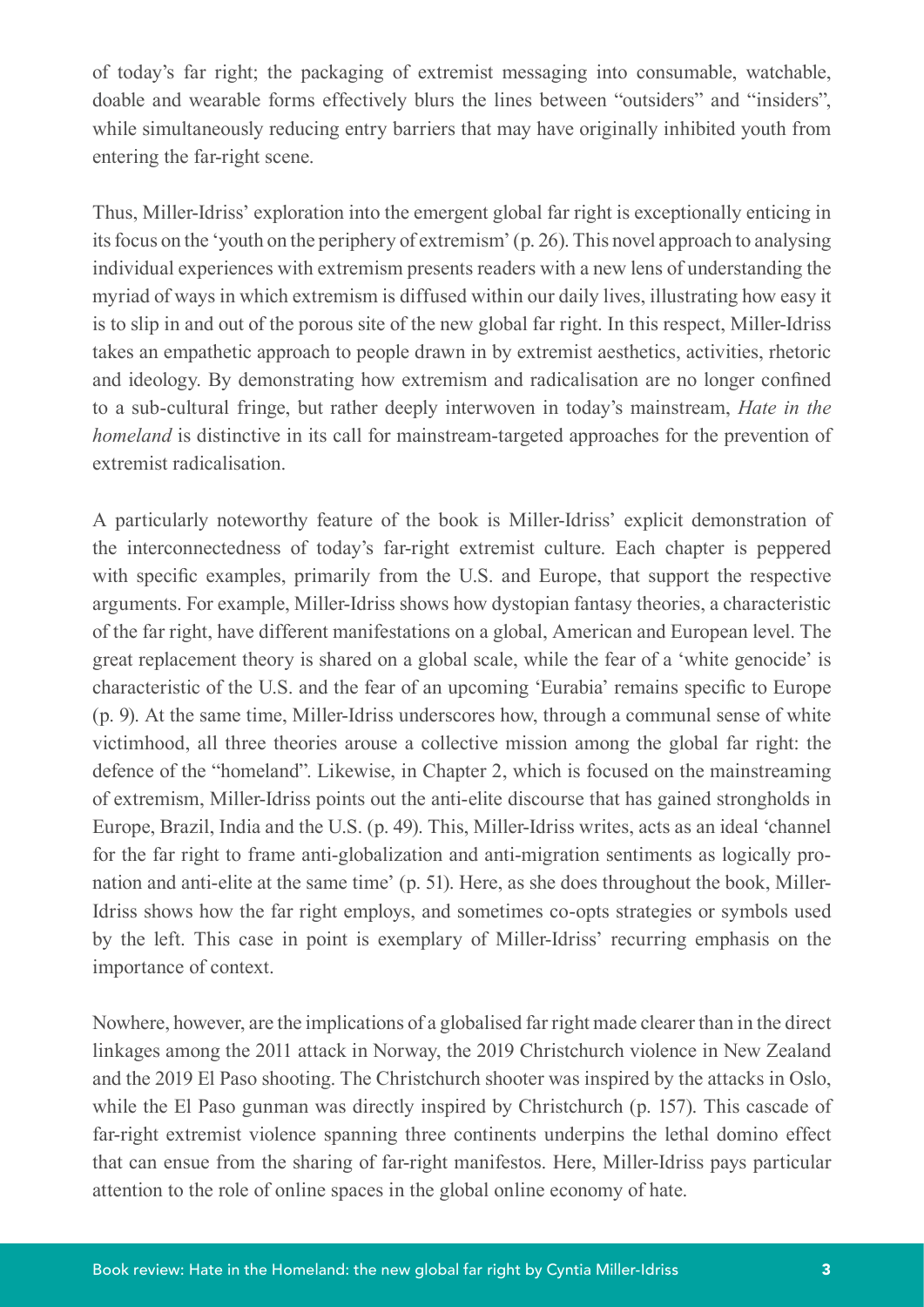The 'weaponization of online spaces' (p. 138) – through algorithmic radicalisation and toxic "echo chambers" – is a widely recognised problem and has become a prominent topic of public debate (Letzing, 2021). In this discussion, especially in light of the 6 January insurrection, special attention is given to the role and responsibilities social media platforms hold in combating the unfettered proliferation of hate, misinformation and conspiracy theories (Shepardson, 2021). With respect to this discussion, Miller-Idriss offers two valuable points of insight. First, she shows how memes and emojis themselves can become appropriated by the far right. The milk emoji, for example, quickly becomes a symbol of the far right when deployed with a white supremacist intent (p. 152). This finding is significant in that it highlights the playful game of extremist messaging and its creative use as a means of provocation. This fluidity of far-right symbols and the necessity of "insider knowledge" to detect the implicated meaning thereby reiterates the importance of context; the milk emoji acquires different meanings when used by members of neo-Nazi and white supremacist organisations, such as the Atomwaffen Division or Identity Evropa.

The second notable contribution to the discussion of online spaces and radicalisation is Miller-Idriss' call for a more nuanced understanding of radicalisation in both virtual and real-life contexts (p. 160). While many discussions have focused on the technological steps needed to combat online radicalisation, Miller-Idriss argues that 'online radicalization' is a misnomer because there are always interactions between the online and offline worlds (p. 159). Thus, her identification of the ever-changing manifestations of online far-right behaviour underscores the limitations of well-intentioned regulations in cyberspace. In fact, Miller-Idriss' commentary on the potential backfiring of banning policies and de-platforming was prophetic of recent developments: the banning of former President Trump from Twitter ultimately led to a migration of users from Twitter to alternative platforms such as Parler and Gab (*Al Jazeera*, 2021). Evidently, regulation such as banning policies unintentionally 'fuels an entrepreneurial spirit within the far right' by contributing to the appeal of evading detection through creation and innovation (p. 142).

The greatest strength of the book, however, is how Miller-Idriss emphasises that the new aesthetic of the far right is just one of many moving parts. In other words, no components of far-right extremist culture exist in isolation; they must always be situated, scrutinised and understood within the wider framework of global far-right extremism. Miller-Idriss' emphasis on the importance of context is instructive for people on the lookout for extremism in two ways. On the one hand, the significance of context calls for attention to detail and careful "reading-in-between-the-lines". After all, an ostensibly harmless milk emoji and the infamous meme Pepe the Frog acquire their far-right extremist element through the human vehicle that deploys them (p. 152). On the other hand, context also implies a need to zoom out and consider all factors at play. As no singular variable explains the appeal of extremist engagement, Miller-Idriss stresses the need to look at the 'broader socio-political context saturated with populist, nationalist rhetoric, a declining trust in governments and a loss of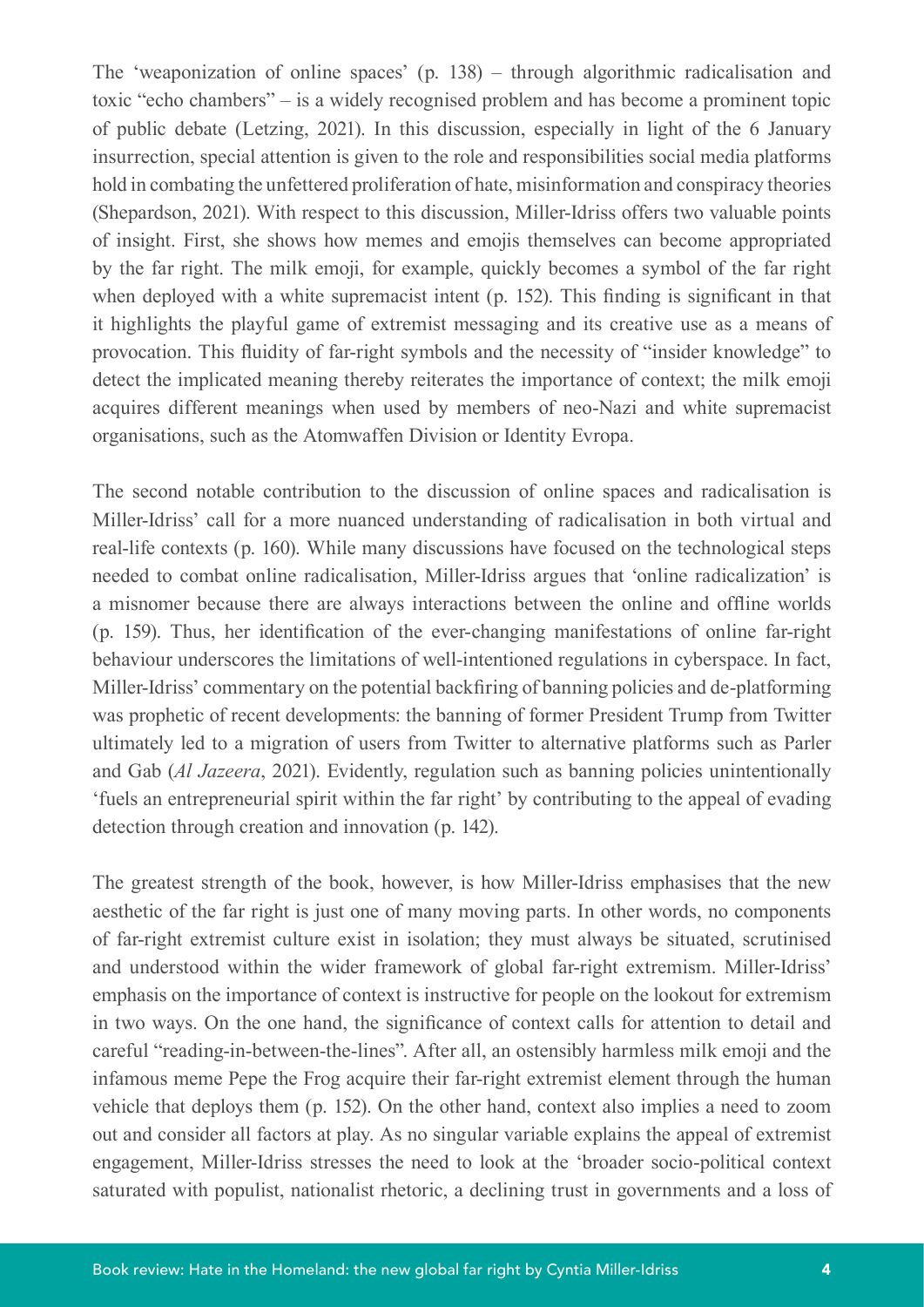faith in democracy' (p. 67).

Miller-Idriss' emphasis on the importance of context and the identification of our current socio-political climate as one that nurtures, fuels and cements the popularity of the far right, is reflected in her nuanced calls for solutions. Considering how the mainstreaming of extremism has rendered certain manifestations of far-right extremism inconspicuous, Miller-Idriss calls on scholars and policy-makers to focus on the intersections of the mainstream and the far right (p. 165). She does not refrain from listing the myriad of blind spots currently inhibiting effective extremist detection and prevention. The proposed solutions are particularly satisfying, as they provide examples of concrete action and address a variety of actors within both civil society and the private sector. Given the transnational connections among farright extremists, readers can appreciate Miller-Idriss' inclusion of approaches other countries have taken to combat extremism. While Miller-Idriss does a remarkably thorough job in her provision of solutions, however, her final point on the need to recognise that 'prevention of extremism and the protection of democracy go hand in hand' (p. 176) could have benefitted from more elaboration. As safeguarding democracy is inevitably a pressing issue, accentuating the link between the erosion of democracy and the ascendancy of extremism earlier would send readers a clear warning of the ramifications of an unaddressed problem of extremism.

Overall, *Hate in the homeland* successfully fulfils its aspirations as articulated in the beginning of the book. Miller-Idriss' style of writing is frank and transparent, endowing readers with complete trust in her expertise and commentary. The reasoning behind her decision not to dedicate a chapter on gender, for example, makes perfect sense after appreciating her nifty interweaving of gender throughout the book. The implications of gendered divisions are always unpacked, guiding readers through the ways in which hyper-masculinity and clearly delineated female roles are constitutive parts of the far right. The inclusion of personal anecdotes adds an extra touch of intimacy that makes readers value Miller-Idriss' first-hand experience.

While most of her previous writing has been geared towards other academics, *Hate in the homeland* is a unique work for Miller-Idriss in that it is explicitly written *to* and *for* the public. Readers will easily be lured into her fascinating exploration of the quotidian places of hate cultivation. Her engaging and discursive writing style makes the book suitable for readers of all backgrounds. For experts in far-right extremism, the six-chapter book is a succinct, yet thorough, overview of the transnational nature of modern far-right extremism and its manifestations in the mainstream. For curious parents and educators, Miller-Idriss' identification of online gaming chat rooms, college campuses and mixed martial arts gyms as sites of far-right radicalisation may raise concern as it becomes clear that exposure to, and participation in, far-right extremism is no longer as visually obvious as the skinheads of the 1980s.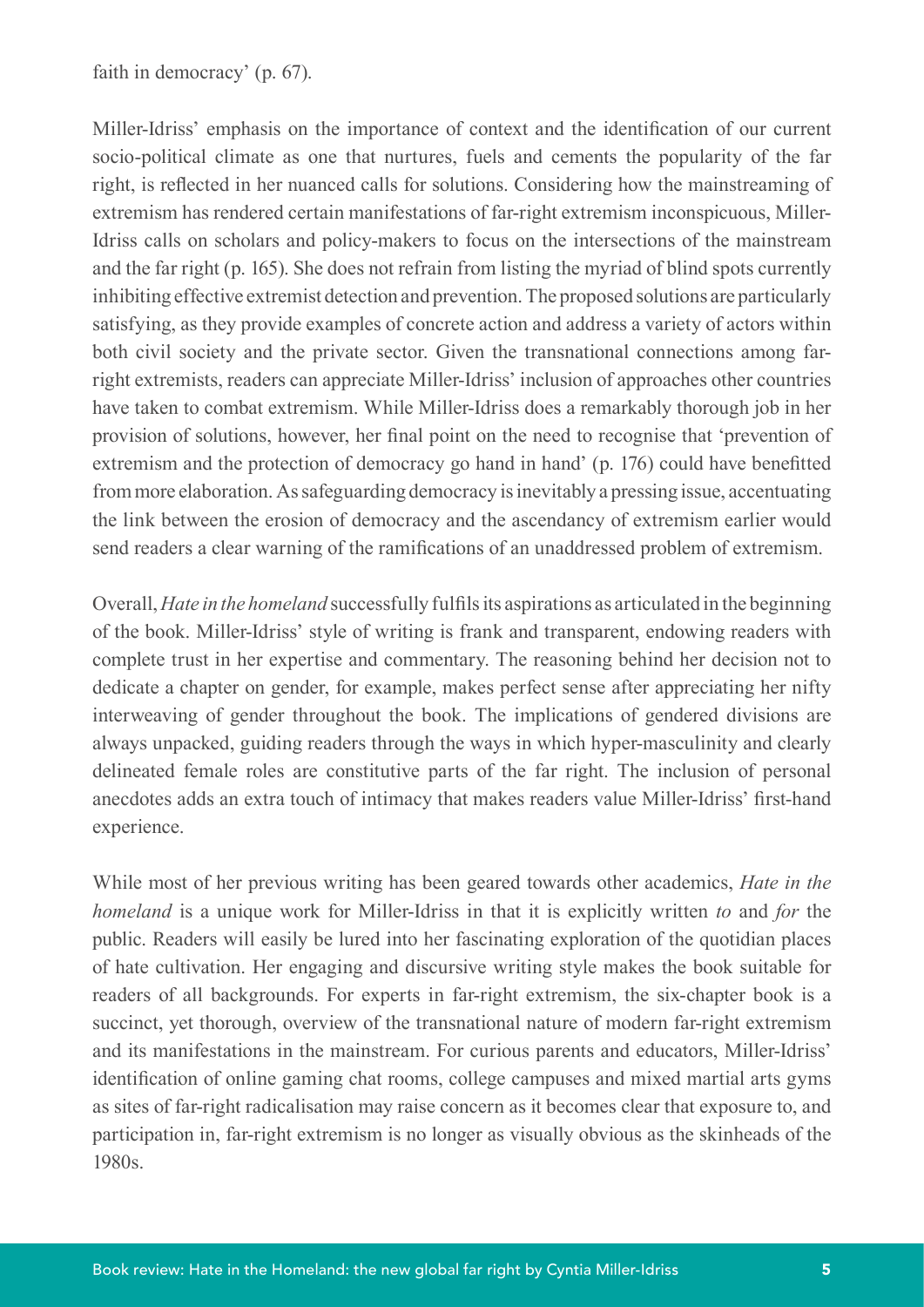To some extent, readers may feel immobilised or helpless upon finishing the book. Miller-Idriss' sweeping accounts of the expansive reach of extremist rhetoric underscores the magnitude of the problem. The Covid-19 pandemic almost certainly exacerbates the preexisting complexities of confronting extremist radicalisation (King and Mullins, 2021). Furthermore, the emphasis on transnational connections underscores the need for collective cooperation. As with Covid-19, the allure of extremist rhetoric will continue to thrive as long as herd immunity has not been reached. That being said, Miller-Idriss' call for a 'publichealth approach to hate' (p. 167) is enlightening in that it empowers everyday citizens to become vigilant protectors of both their democracies and immediate communities. Thus, after having read the book, readers will carry on their lives with a newfound awareness of and sensitivity for the potential places of extremist radicalisation around them. Concurrently, the book inspires readers to envision a more inclusive version of their community, one in which everyone feels at home.

## Acknowledgements

The research for this publication was partly funded by the Network for Research on Hateful Conduct and Right-Wing Extremism under the CAF initiative 'Comparative analysis of NATO member states' national approaches to combating extremism within their ranks'. All opinions are exclusively those of the author.

## Bibliography

*Al Jazeera* (2021) 'Trump supporters, conspiracists shift to new social media sites', 23 February [Online]. Available at: [https://www.aljazeera.com/news/2021/2/23/supports-of](https://www.aljazeera.com/news/2021/2/23/supports-of-trump-conspiracies-shift-to-new-social-media-sites)[trump-conspiracies-shift-to-new-social-media-sites](https://www.aljazeera.com/news/2021/2/23/supports-of-trump-conspiracies-shift-to-new-social-media-sites) (Accessed: 25 April 2021).

BBC News (2020) 'US hate crime highest in more than a decade – FBI', 17 November [Online]. Available at: <https://www.bbc.com/news/world-us-canada-54968498>(Accessed: 13 July 2021).

Belew, K. (2019) *Bring the war home: the white power movement and paramilitary America*. Cambridge, MA: Harvard University Press.

Bergengruen, V. (2021) 'QAnon candidates are winning local elections. Can they be stopped?', *Time*, 16 April [Online]. Available at: https://time.com/5955248/qanon-local-elections/ (Accessed: 13 July 2021).

Bogel-Burroughs, N., Dewan, S. and Gray, K. (2020) 'F.B.I. says Michigan anti-government group plotted to kidnap Gov. Gretchen Whitmer', *The New York Times*, 8 October [Online]. Available at: [https://www.nytimes.com/2020/10/08/us/gretchen-whitmer-michigan-militia.](https://www.nytimes.com/2020/10/08/us/gretchen-whitmer-michigan-militia.html)